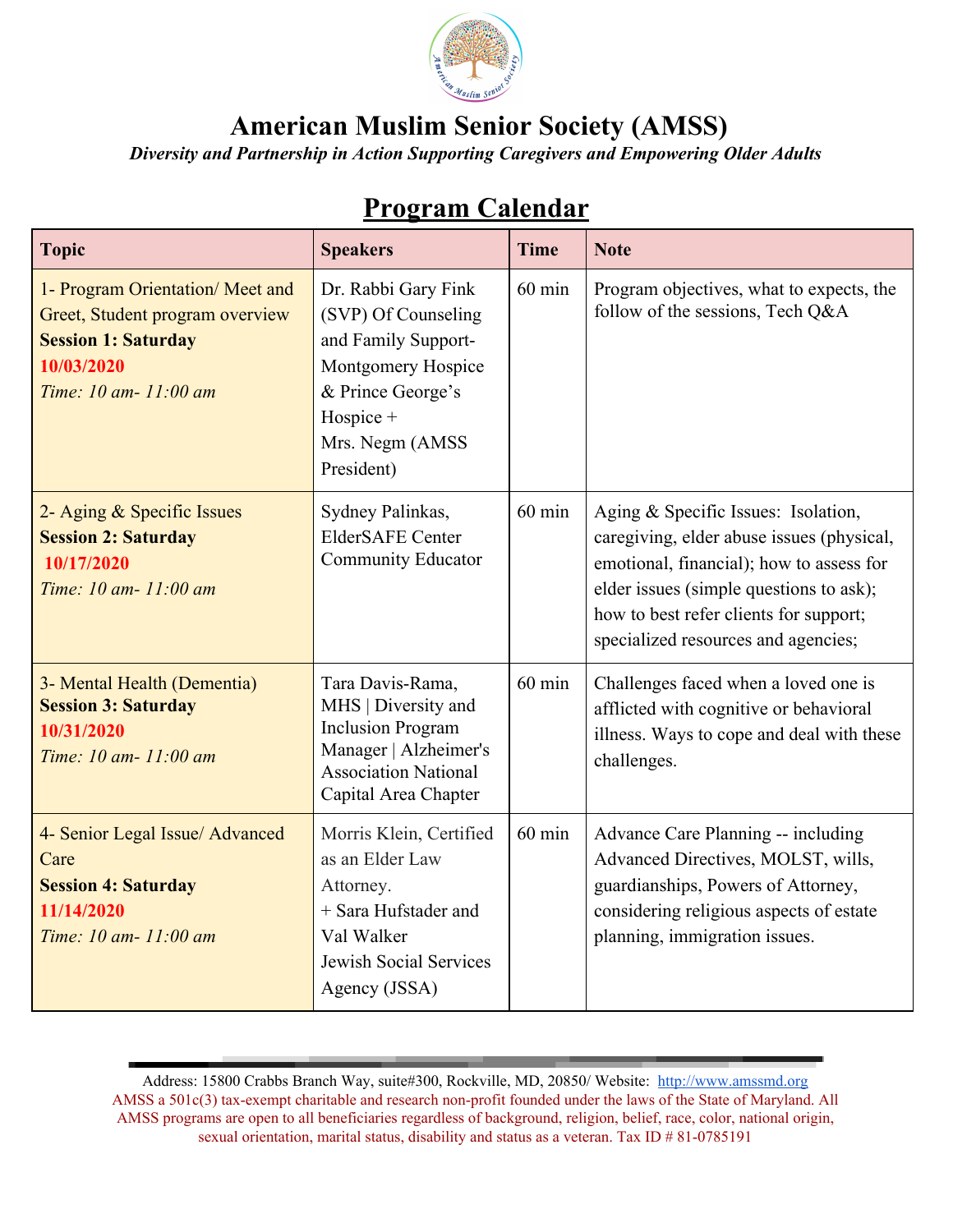

*Diversity and Partnership in Action Supporting Caregivers and Empowering Older Adults*

| 5- Islamic traditions and end of life<br>care.<br><b>Session 5: Saturday</b><br>12/05/2020<br>Time: 10 am- 11:00 am | Imam Mohammed<br>Abdullahi<br><b>Muslim Community</b><br>Center (MCC)                                                                   | $60$ min | Islamic aspects of end-of-life care;<br>Muslim traditions around end-of-life;<br>Muslim approaches to wills and<br>advanced directives; Mohammed(MCC)<br>will focus on traditions and what is<br>appropriate from the perspective of<br>Islamic<br>Mohammed will focus on traditions and<br>what is appropriate( do's and don't) |
|---------------------------------------------------------------------------------------------------------------------|-----------------------------------------------------------------------------------------------------------------------------------------|----------|----------------------------------------------------------------------------------------------------------------------------------------------------------------------------------------------------------------------------------------------------------------------------------------------------------------------------------|
| 6- Funeral Planning<br><b>Session 6: Saturday</b><br>12/19/2020<br>Time: 10 am- 11:00 am                            | Imam Mohammad<br>Abdullahi<br><b>Muslim Community</b><br>Center (MCC)                                                                   | $60$ min | What does a family need to know about<br>making arrangements and funeral<br>resources?                                                                                                                                                                                                                                           |
| 7- Grief and self-care<br><b>Session 7: Saturday</b><br>01/16/2021<br>Time: 10 am- 11:00 am                         | Reverend Kip Ingram-<br>Director of<br>Bereavement at<br>Montgomery Hospice<br>& Prince George's<br>Hospice                             | $60$ min | Process of grief; Differing styles and<br>reactions to loss; Resources and ways to<br>provide self-care for people feeling<br>emotional pain; How to best offer care<br>for someone who has experienced a loss;                                                                                                                  |
| 8- Ethics and Moral<br><b>Session 8: Saturday</b><br>02/06/2021<br>Time: 10 am- 11:00 am                            | Carolyn Richar-Capital<br>Caring Health +<br>Dr. Shaikh Hassan-<br><b>Retired Vice Dean</b><br>Howard University<br>College of Medicine | $60$ min | Ethical boundaries and dilemmas for<br>volunteers to keep in mind.                                                                                                                                                                                                                                                               |
| 9- Visits and Communication<br><b>Session 9: Saturday</b><br>02/20/2021<br>Time: 10 am- 11:00 am                    | Rev. Kip Ingram<br>Director of<br>Bereavement at<br>Montgomery Hospice.                                                                 | $60$ min | Listening skills; How to do an Effective<br>Visit; Cultural norms and barriers to<br>receiving help (eg.not complaining);<br>social stigma associated with some<br>illnesses, especially cognitive conditions;                                                                                                                   |

Address: 15800 Crabbs Branch Way, suite#300, Rockville, MD, 20850/ Website: [http://www.amssmd.org](http://www.amssmd.org/) AMSS a 501c(3) tax-exempt charitable and research non-profit founded under the laws of the State of Maryland. All AMSS programs are open to all beneficiaries regardless of background, religion, belief, race, color, national origin, sexual orientation, marital status, disability and status as a veteran. Tax ID # 81-0785191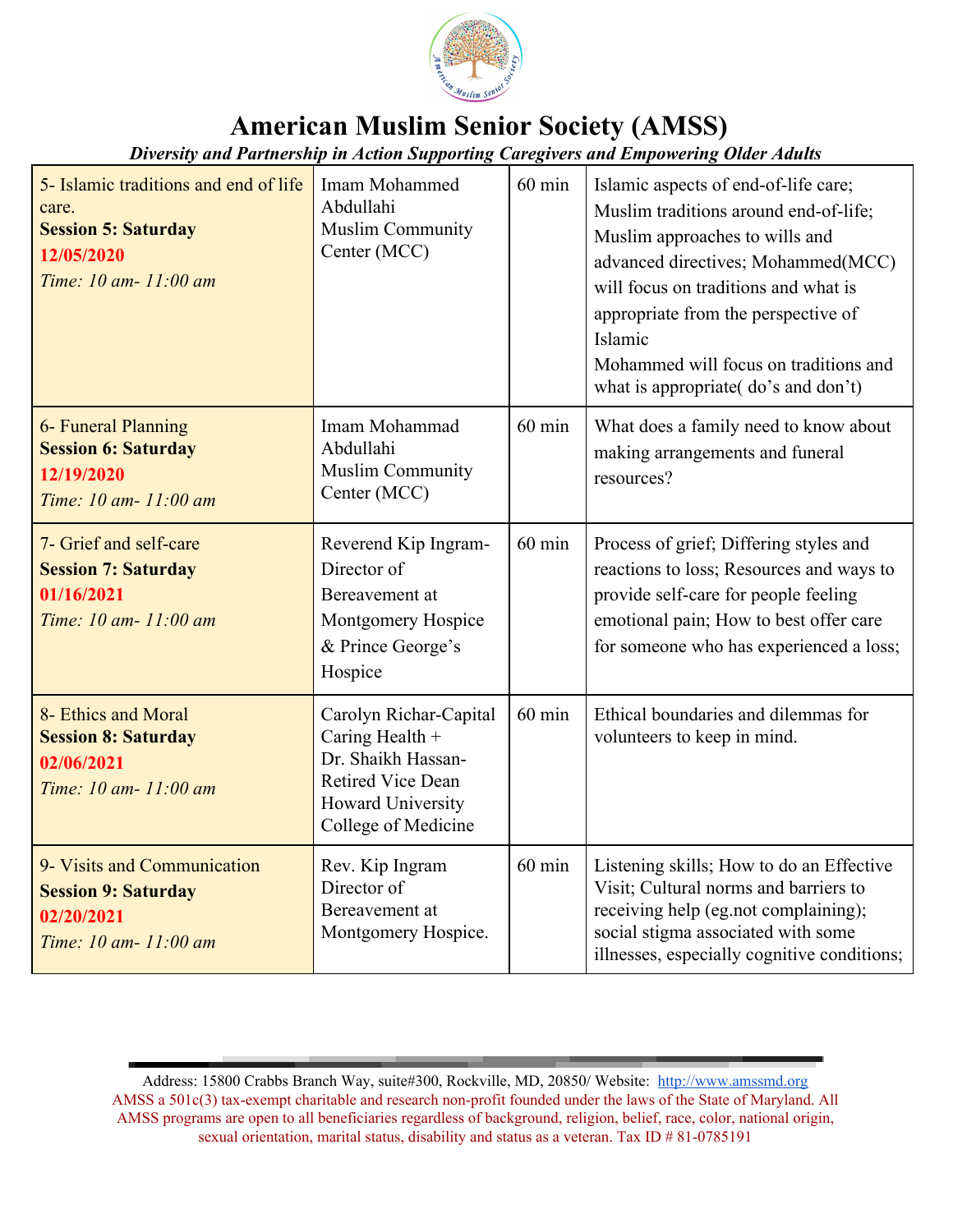

*Diversity and Partnership in Action Supporting Caregivers and Empowering Older Adults*

| 10- Other Cultures and Traditions.<br><b>Session 10: Saturday</b><br>03/06/2021<br>Time: $10 \text{ am} - 11:00 \text{ am}$ | Dr. Rabbi Gary Fink,<br>(SVP) Counseling and<br><b>Family Support</b><br>+Carolyn Richar<br>Capital Caring Health  | $60 \text{ min}$ | Becoming familiar and comfortable with<br>the wide range of cultural practices and<br>orientations; Learning to make no<br>assumptions about others; Willingness to<br>learn from others. |
|-----------------------------------------------------------------------------------------------------------------------------|--------------------------------------------------------------------------------------------------------------------|------------------|-------------------------------------------------------------------------------------------------------------------------------------------------------------------------------------------|
| 11- Resources<br><b>Session 11: Saturday</b><br>03/20/2021<br>Time: $10 \text{ am} - 11:00 \text{ am}$                      | Tina Purser Langley-<br>Senior Health and<br><b>Wellness Coordinator</b><br>Aging and Disability<br>Services, DHHS | $60 \text{ min}$ | Provide a written list of resources                                                                                                                                                       |

Address: 15800 Crabbs Branch Way, suite#300, Rockville, MD, 20850/ Website: [http://www.amssmd.org](http://www.amssmd.org/) AMSS a 501c(3) tax-exempt charitable and research non-profit founded under the laws of the State of Maryland. All AMSS programs are open to all beneficiaries regardless of background, religion, belief, race, color, national origin, sexual orientation, marital status, disability and status as a veteran. Tax ID # 81-0785191